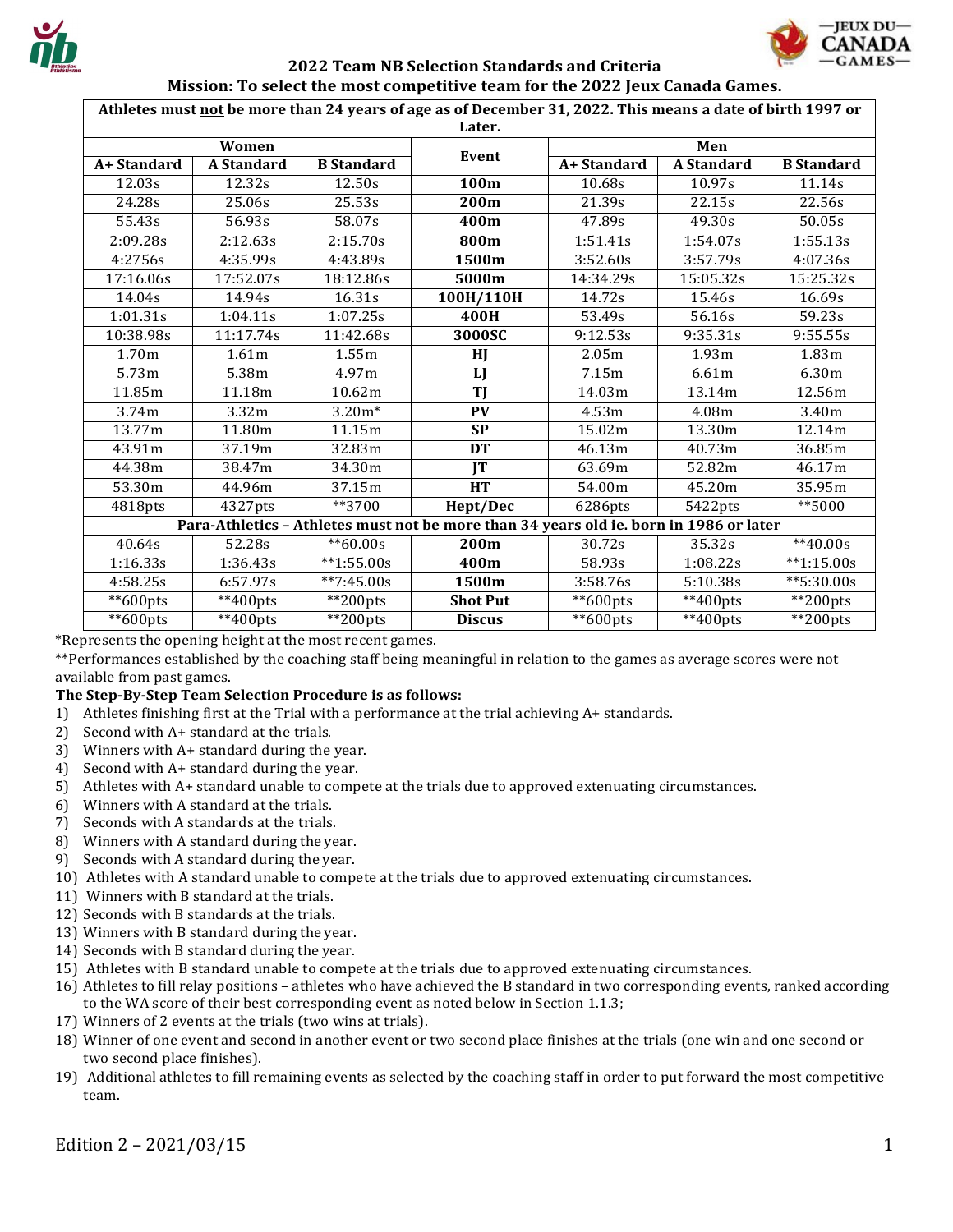



**RAZA scores using the athlete's classification and performances will determine para-throws events/selection. The step-by-step selection criteria will be inclusive of all able and para athletes.**

# **The 2022 CSG Trials (date TBD) are MANDATORY for all athletes. All athletes who plan on being named to Team NB in 2022 must compete at the trials in their declared event(s) noting selection criteria points 5, 10, 15 in regards to not competing at trials. More details can be found in section 2.1.10**

## **Winning one event at trials is not a guarantee of selection.**

## **Selection Criteria Definitions and Information**

- "A+" Standard or the highest possible standard of performance is based on the average bronze medal performance at the past four games (2017, 2013, 2009, 2005).
- "A" Standard or the second highest possible standard of performance should is based on the belief that if an athlete can reach the final "Top 8" then he/she are in a position to compete for a medal. Subsequently "A" standard is an average 8th place at the past four games (2017, 2013, 2009, 2005).
- "B" Standard is based on the final determiner of a successful games i.e. flag points. It is believed by achieving a performance better than the average of  $12<sup>th</sup>$  that they can compete against half of the field. Subsequently "B" standard is an average of  $12<sup>th</sup>$  place at the past four games (2017, 2013, 2009, 2005).
- Selection Criteria 5, 10, 15 Extenuating Circumstances
	- a. These circumstances must be submitted in writing to the head coach as soon as they are known or anticipated with the minimum date being 2 weeks before the start of the trials. Any request after this time will be heard but will be subject to stricter evaluation. Written submission for request to miss trials due to extenuating circumstances are in no ways guaranteed. Formal documentation will be required for all justifications.
	- b. Circumstances such as illness, injury, or periods of bereavement will not be subject to the same time constraints but must be communicated as soon as possible. Documentation may be required.
	- c. Performance level is an important factor during the assessment of extenuating circumstances. If an athlete with multiple performances beyond the A+ standard has an extenuating circumstance the request will have a far greater likely hood than an athlete with a single B standard.
	- d. Examples of extenuating circumstances include but are not limited to national team events/opportunities, post-secondary educational events, and familyemergencies.

## **1. Selection Process**

1.1.1 NB CSG Team will be composed of a maximum of 61 athletes (50 able bodied, 5 para track, 2 para throws, 4 special O).

- a. Maximum 50 able-bodied athletes (male: up to 27; female: up to 27).
- b. Maximum of 5 wheelchair track athletes (minimum 3 males and 3 females not exceeding 5 athletes).
- c. Maximum of 2 para-throw athletes (minimum 1 male and 1 female). Noting that para-throw athletes must be different than those competing in the track wheelchair events.
- d. Maximum of 4 Special Olympic athletes (minimum 2 males and 2 females) as selected by Special ONB.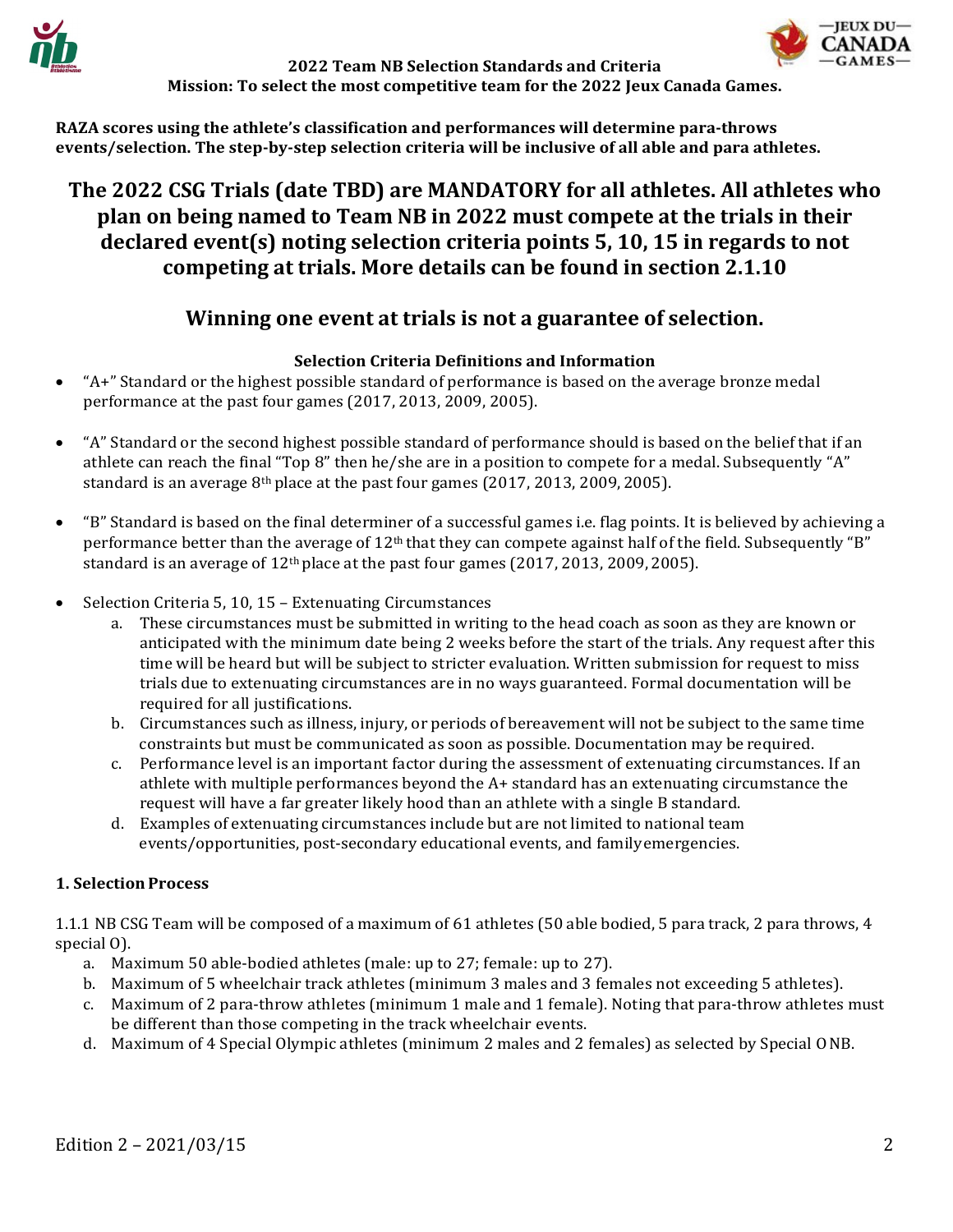





1.1.2 A maximum of 2 athletes per event for each gender will be selected.

1.1.3 No more than six designated relay athletes per event per gender will be selected to the team for the 4x100m, based on their results in the corresponding events which are the 100m, 200m, and 100H/110H individual events; for the 4x400m, the corresponding events are the 200m, 400m, 800m, and 400H individual events. Athletes will be named to a relay event only if spots remain in the relay pool (maximum of up to 6 spots per relay team) after accounting for spots already filled by athletes selected in steps #1 through #15 in the selection process.

1.1.4 . Additionally all athletes selected for the Team NB are eligible for relay team consideration.

1.1.5 Team staff will select the team following the outlined step-by-step process (points 1-19) under the mission statement: to select the most competitive *full* team for the 2022 games.

1.1.6 The staff selection meeting will take place within 24 hours after the end of the trials meet.

1.1.7 The NB CSG trials meet will be held approximately late June 2022. The final date will be based around the Athletics New Brunswick and Athletics Canada competitions calendar. It is hoped that a date can be confirmed at the 2021 AGM (Fall 2021).

1.1.8 The athletes that have been preliminarily selected to the team will be notified, by phone, within 24 hours after the selection meeting. After all the preliminarily selected athletes have been notified the preliminary team list will be posted online (anb.ca) with the headline – *PRELIMINARY.* The team will not become finalized until any/all appeals have been heard and dealt with. A final team list will be posted online (anb.ca) ASAP with the headline – *FINAL*.

1.2.0 Special Olympic Athletes

1.2.1 A maximum 4 athletes consisting of 2 Males (minimum) and 2 Females (minimum) will be selected to be part of Team NB.

1.2.2 All athletes desiring to be selected for Team NB must take part in the 2021 CSG Trials meet. For scheduling purposed both the 100m and 200m for Special Olympic athletes will take place on the 1st day of the trialsmeet.

1.2.3 Points will be awarded for placing in both the 100m and200m.  $1st = 10$  points  $2nd = 8$  points  $3rd = 6$  points  $4th = 5$  points  $5th = 4$  points  $6th = 3$  points  $7th = 2$  points  $8th = 1$  point

1.2.4 Placing points from both the 100m and 200m will be added together.

1.2.5 Athletes point totals will be provided to the designated Special Olympic Coach for Team NB 2022.

1.2.6 In the event of a tie for the athlete with the highest overall position would be selected. For example if two athletes had 9 total points with Athlete A placing 2<sup>nd</sup> (8 points) and 8th (1 point) and Athlete B placing  $3<sup>rd</sup>$  (6 points) and 6<sup>th</sup> (3 points) then Athlete A would be selected by nature of the best individual finish  $(2<sup>nd</sup> over 3<sup>rd</sup>).$ 

1.2.7 The resulting top two point scoring athletes (2 males and 2 females) will be selected for Team NB as confirmed by the Head Coach, Special Olympic Coach, and Manager. The designated Special Olympic Coach will contact the selected athletes and inform them of their selection to the team. Additionally, the designated Special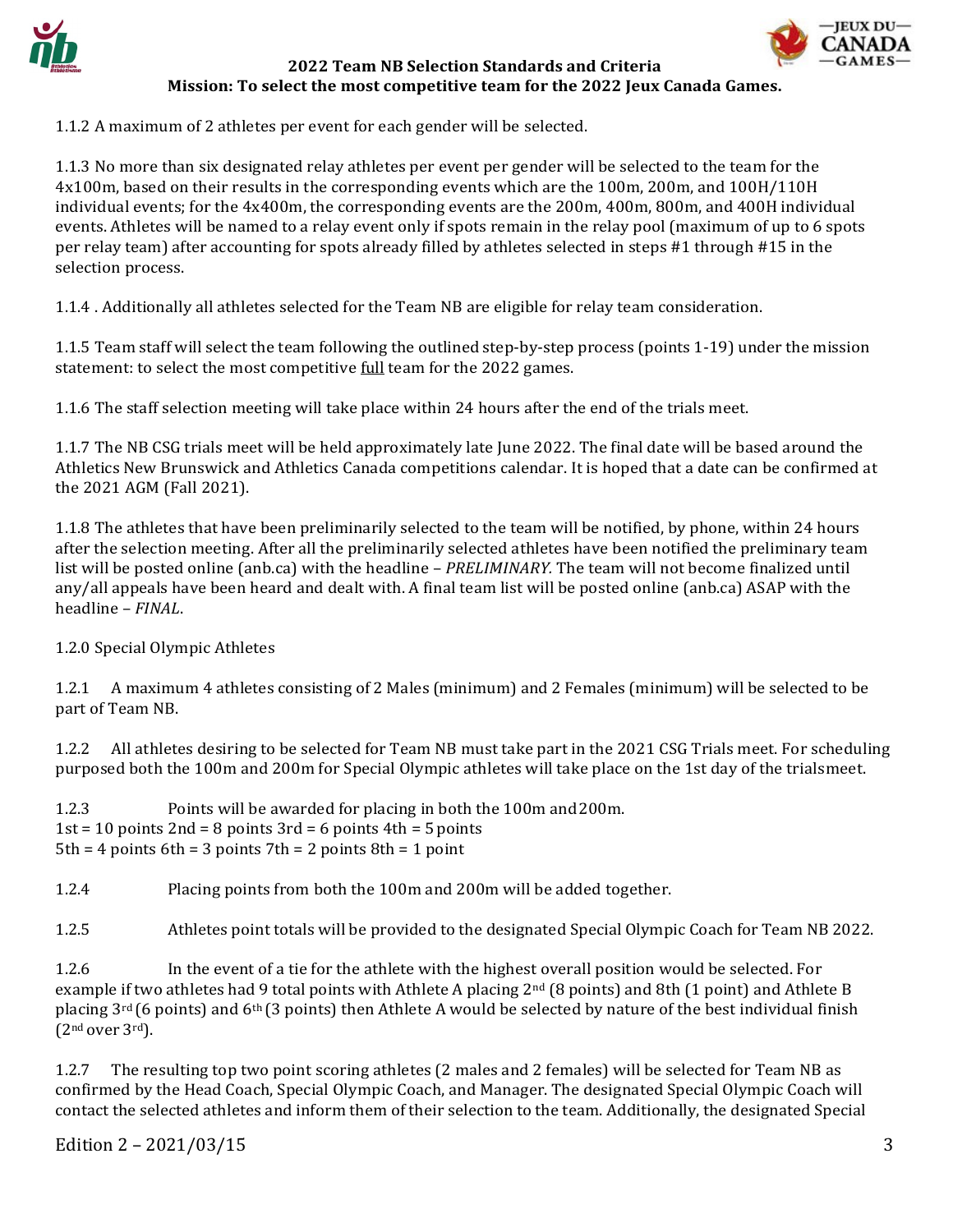

Olympic Coach will assist in securing all relevant forms/information and uniform sizing takes place.

#### **2. Athlete Eligibility 2.1 All Athletes**

- 2.1.1 Athletes must be Canadian citizens or permanent residents
- 2.1.2 Athletes must be "Athlete Members" in good standing with Athletics New Brunswick as defined in the Athletics New Brunswick By-laws.

2.1.3 An athlete's permanent domicile or actual residence must be located, for at least the 180 days prior to the opening of the games, in New Brunswick. An athlete can have only one domicile.

2.1.4 Students attending school on a full-time basis outside of New Brunswick during the year of the games shall be permitted to compete for either New Brunswick or the province/territory in which the athlete attends school. To be eligible to compete for the province/territory where the athlete attends school, the student must be enrolled on a full-time basis during the current academic year.

2.1.5 If a non-student athlete attends a recognized national training centre outside of New Brunswick, the athlete is encouraged to represent New Brunswick; however, the athlete could represent the province/territory where the centre is located under terms of paragraph 2.1.6, below.

2.1.6 Exceptions to the domicile requirement will be possible if the athlete can demonstrate a commitment to the province or territory he/she wishes to represent by such means as having been a member of a club or provincial/territorial sport organization in that province/territory for the entire previous competitive season, having represented that province/territory at a previous national or regional championship or having attended school full-time the previous academic year or having been a member of a recognized national training centre fulltime during the previous 12 months. Other similar circumstances may be considered.

2.1.7 An athlete is permitted to try out for any province or territory of eligibility but can only try out for one province or territory per sport. An athlete may try out for athletics in province A but can not try out for Athletics in another province. Said athlete may try out for a different sport though in province B.

2.1.8 Athletes must submit a completed Jeux du Canada Games Athletics Team application form to the team manager by 2:00pm on the first day of competition at the CSG Trials meet.

2.1.9 Included with the submitted application form must be a signed code of conduct and obligations policy. Breach of any part of this code of conduct and policy may result in de-selection at any time. Athletes with a history of discipline issues may be required to submit a letter of commitment in order to be eligible for selection.

- 2.1.10 All athletes (except for Special Olympic athletes) must compete in the 2022 CSG Trials meet,unless:
	- a. As per selection criteria 5, 10, 15 subsections a, b, c, d. (see page 2)
	- b. The athlete is competing on an Athletics Canada designated national team.

#### **2.2 Able Bodied Athletes**

- 2.2.1 Athlete must not be more than 24 years old i.e. born in or after 1998
- 2.2.2 Athlete should not have received a SR1 or SR2 carding before May 4, 2022.

#### **2.3 Para-Athletics Athletes**

2.3.1 Para athletes must not be more than 36 years old and born in 1986 on later.

Edition  $2 - \frac{2021}{03}{15}$  4

**IEUX DU-**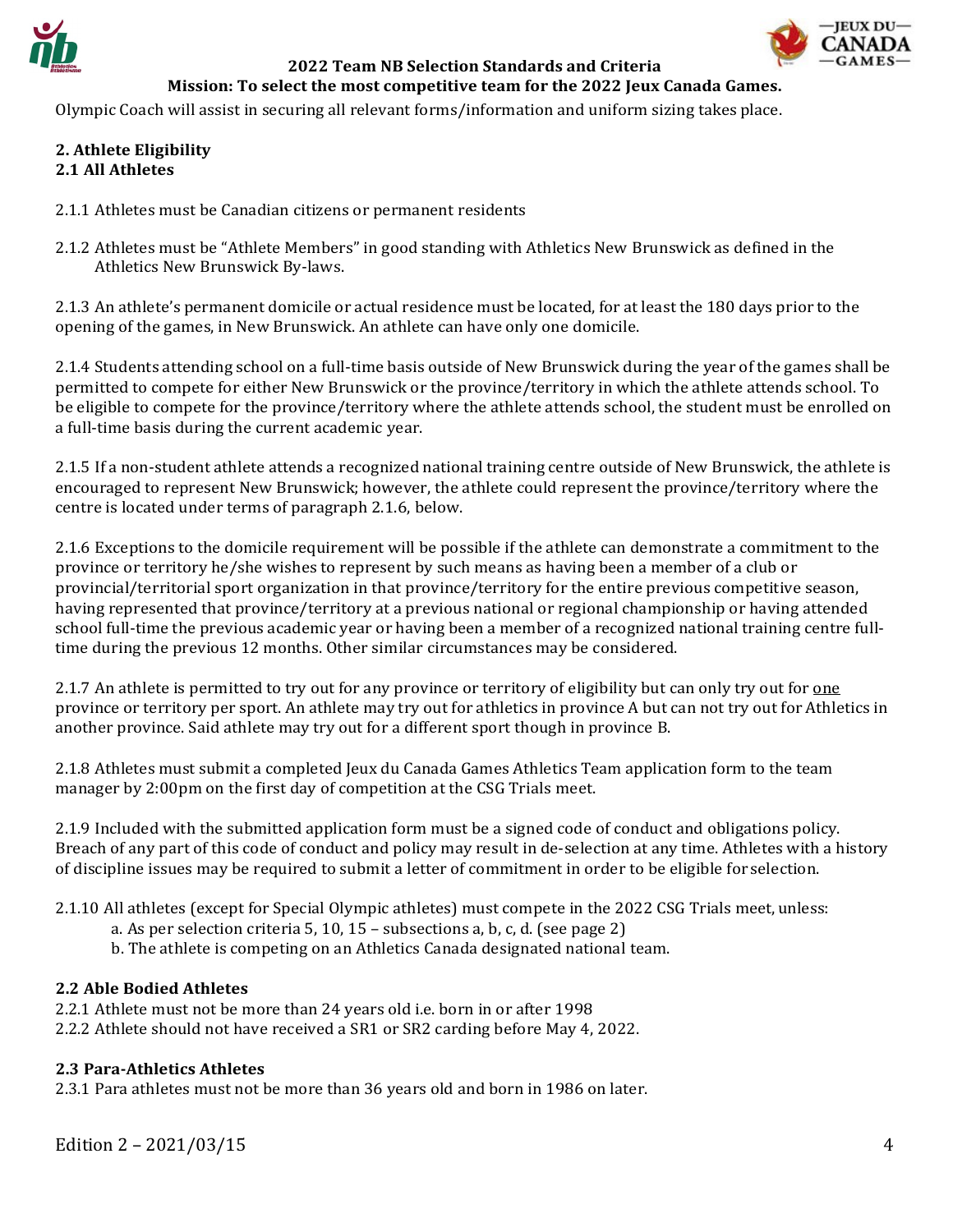



- 2.4.1 Special Olympic Athletes will be selected by Special Olympics New Brunswick.
- 2.4.2 Special Olympics athletes must not be more than 31 years old and born in 1991 or after
- 2.4.3 Athletes must be registered to and be a member of Special Olympics Canada.
- 2.4.4 Athletes must qualify at a competition sanctioned by Special Olympics Canada.

#### **3. Eligible Performances**

3.1.1 Registration for the 2022 Trials Selection meet will be used as a declaration of the event(s) the athlete wants to be considered for selection. Only performances in the events done at the trials meet and performances during the 2022 outdoor season qualifying period that are listed in the Athletics Canada / Athletics New Brunswick online ranking system in the same event(s) as those **completed** during the trials meet will be considered for selection. Selection for relays will be done based on performances done during the outdoor season in 2022 and the 2022 trials meet but athletes do not have to participate in the 100m or the 400m at the 2022 trials meet.

3.1.2 The qualifying period for each event begins on April 1st, 2022 and ends at the completion of the event at the 2022 trials meet. In events such as hurdles and throws only senior specification outdoor performances achieved during this period are eligible for consideration.

3.1.3 Athletes must be Athlete members in good standing of Athletics New Brunswick on the day the performance is achieved for that performance to be considered during the selection process.

3.1.4 Only legal electronic times with a wind reading of not greater than 2.0 meters per second will be accepted for the achievement of performances done during the 2022 outdoor season in the 100m, 200m, 100m hurdles, 110m hurdles, long jump, and triple jump. Hand times will not be accepted for events from the 400m and down in length. This article will not apply for performances done during the 2022 trials meet.

3.1.5 Implement weight and hurdle height of performances done during the 2022 outdoor season have to be the ones used for senior specifications in order to be considered during the selection process.

#### **4. Athlete Requirements to Maintain Selection**

4.1.1 Athletes must remain "competition ready" for the 2022 Canada Games. Injury following fulfillment of these criteria may result in de-selection should it preclude readiness for competition at the 2022 games. The athlete may be asked to prove fitness by entering a competition or time trial supervised by a team member of the games staff. Final determination on team status will be made by the coaching staff based on results at the competition or time trial.

4.1.2 Breach of any part of the code of conduct could result in de-selection at any time.

#### **5. Athlete Appeal Mechanisms**

Athletes have a right to appeal team selection decisions as defined in **Appendix A** as approved by Athletics New Brunswick.

**IEUX DU-**